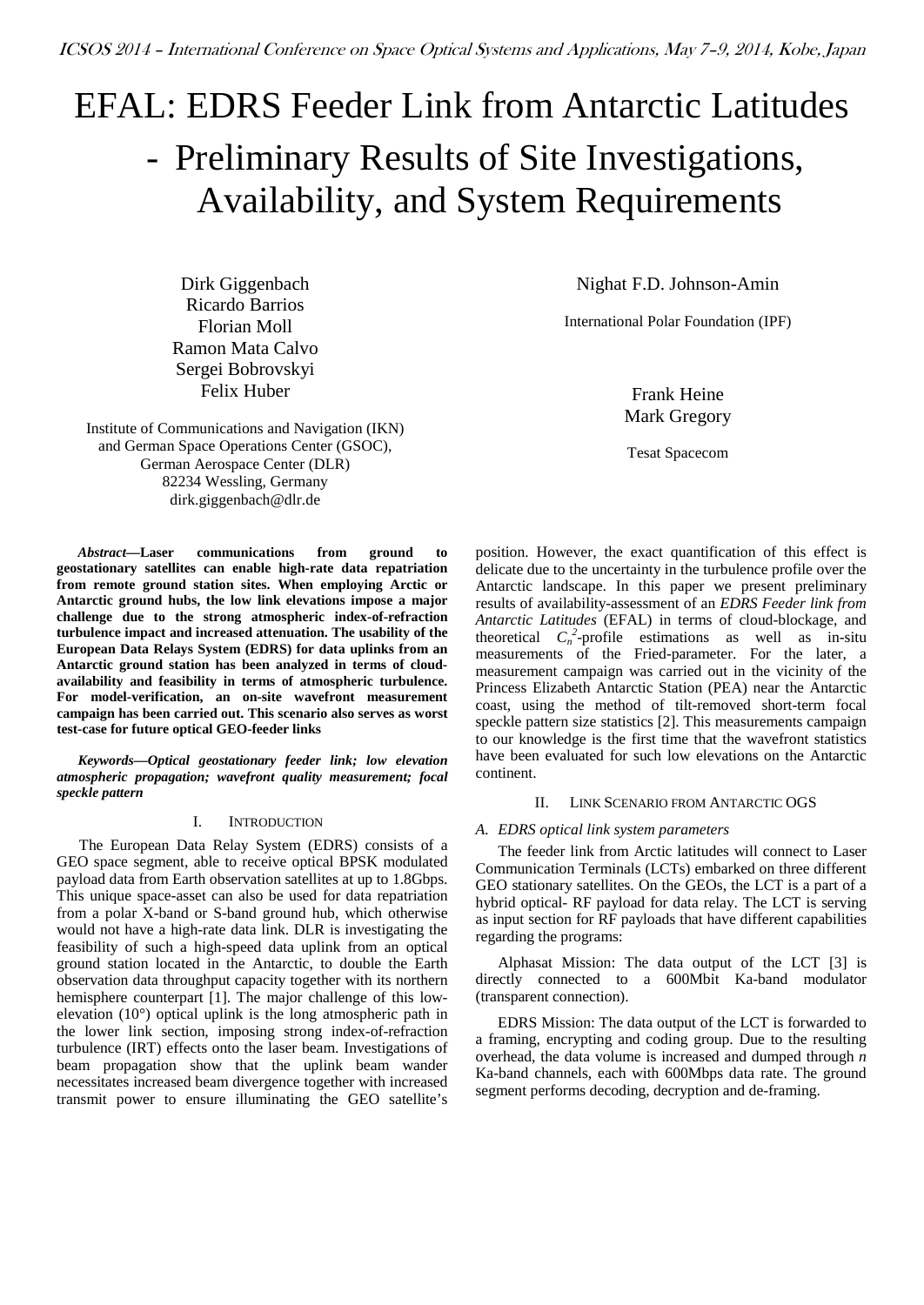The two scenarios are presented in more detail in [Fig. 1.](#page-1-0) The data from a mass memory of a LEO satellite is RS encoded. In order to prepare the data for the optical ISL (OISL) between a LEO and a GEO satellite, framing and additional RS encoding is performed. A repetition code increases the data rate from 600 Mbps to 1800 Mbps for the LCT. After optical transmission, the GEO LCT receives the data and decodes the repetition code.



<span id="page-1-0"></span>Fig. 1. Hybrid optical-RF payload for data relay for different missions.

In contrast to the transparent Alphasat mission, the data is further processed for the Ka-band downlink at the EDRS spacecraft. Framing and encryption is followed by an RS and convolutional coding stage. After Ka-band downlink the ground segment performs decoding and error correction.

In case of an optical uplink, the optical ground station acts as a LEO satellite. LIAU framing of the user data needs to be applied, even for the transparent Alphasat mission.

In [Fig. 2](#page-1-1) the GEO LCT and the Ka-band antenna mounted on the Alphasat satellite are shown. In [Fig. 3](#page-1-2) the EDRS-A LCT is presented being mounted in a TV chamber at Tesat Spacecom during acceptance tests.



Fig. 2. LCT on earth deck of Alphasat Satellite and dedicated Ka antenna.

<span id="page-1-1"></span>

Fig. 3. EDRS-A LCT during acceptance tests in TV chamber at Tesat Spacecom.

## <span id="page-1-2"></span>*B. Geographic situation to EDRS-satellites*

Figure 1 shows the orbital positions as well as visibility contours (0° and 10° elevation) of both EDRS spacecraft, EDRS-A being a hosted payload aboard the EUTELSAT 9B satellite. Additionally, the figure shows orbital position of the Alphasat satellite which could also be used for investigations of the optical link quality. All aforementioned spacecraft are visible under 10° elevation from a narrow strip of Antarctic coast stretching approximately between 12°E and 28°E. The range of options for a possible OGS location can be widened if the visibility of only one EDRS spacecraft is considered sufficient.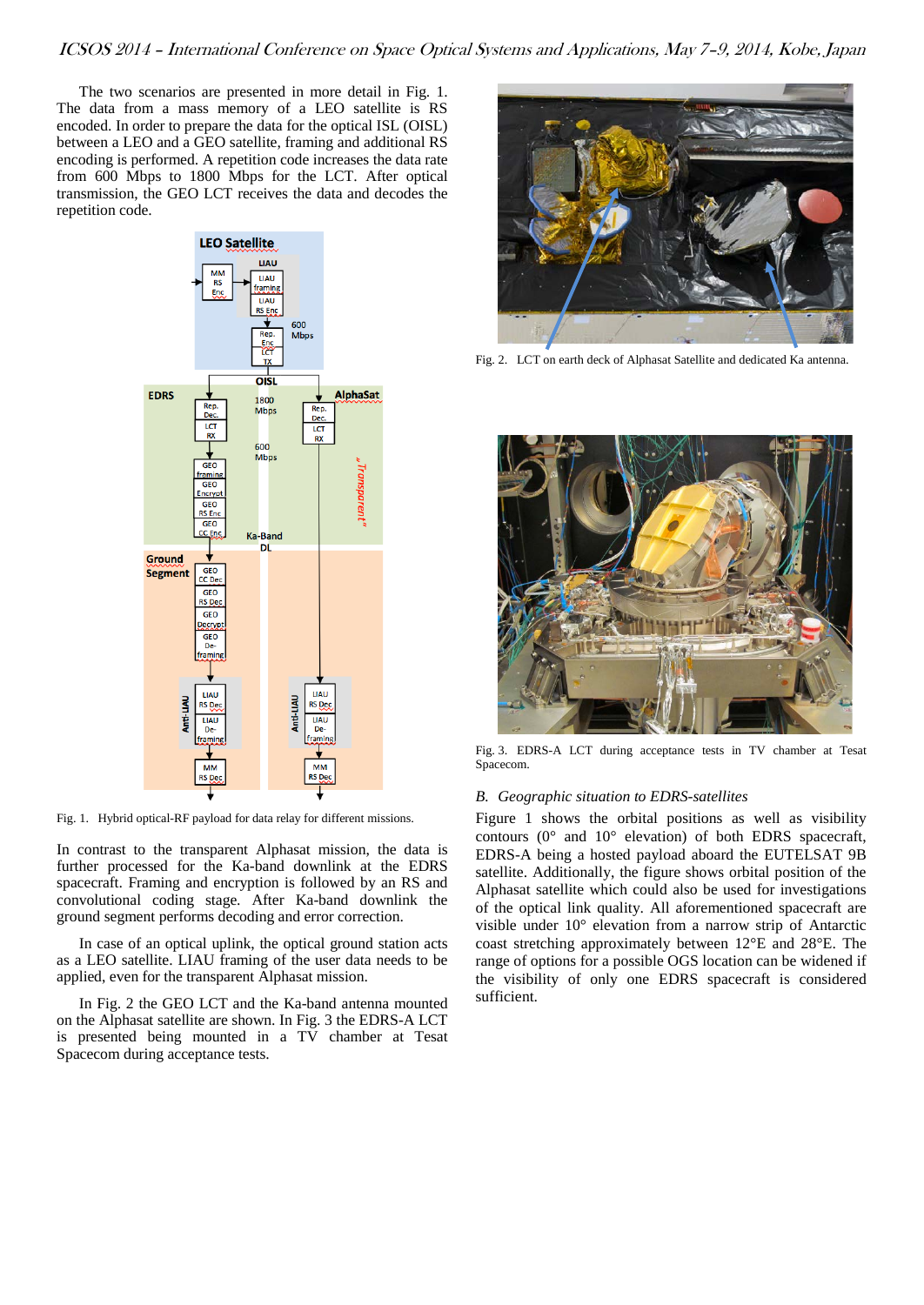

Fig. 4. Orbital positions as well as visibility contours for  $0^{\circ}$  and  $10^{\circ}$  elevation of the EDRS spacecraft (green – EDRS-A, red – EDRS-C). The orbital position of the Alphasat satellite is also shown. The Antarctic coastline east and west of  $+20^{\circ}$  longitude sees these GEO-satellites at more than 10° elevation.

## *C. Isoplanatic angle versus point ahead*

The geometric situation in an optical link to a geostationary satellite is defined mainly by three angles: the uplink beam divergence, the point-ahead-angle (PAA, typical 18µrad for a geostationary satellite) due to the relative velocity of the satellite versus the optical ground station (OGS), and the isoplanatic angle (IPA) of the atmospheric index-of-refraction turbulence structure. The uplink beam divergence should be made as small as possible to produce the highest signal intensity at the satellite. However, the IRT-induced turbulent beam spread sets a lower limit to this angle. When pointing the laser beam towards the satellite, the atmospheric beam-wander should be compensated be tracking the angle-of-arrival (AoA, caused by IRT) of a reference signal from the satellite, and pointing the outgoing beam accordingly. However, here the IPA sets a limit, as incoming and outgoing beams travers through different atmospheric volumes when IPA<PAA. While the magnitude of the IPA depends on the local IRT-profile structure and the wavelength, this condition is usually the case for low link elevations, as here the IPA becomes very small (figure 5). This leads to the situation, that the observed AoA can no longer serve as reference for pointing the uplink beam in the correct direction to compensate atmospheric beamwander deviations. Instead, the beam-wander must be balanced by increasing the uplink beam divergence. This effect causes a challenging link-budget in any low-elevation satellite-uplink, requiring very high transmit powers from ground. The quality of pointing-by-tracking has been analyzed and verified in another OGS-GEO measurement campaign [\[4\].](#page-8-3)



Fig. 5. Isoplanatic angle over zenith-angle for typical IRT-profiles. At 10° elevation  $(80^{\circ}$  zenith angle) in all cases IPA $<<$ PAA (compare with the horizontal line at PAA=18µrad for a geostationary satellite).

## *D. Fried-parameter estimation from focal speckle patterns*

To estimate the turbulence conditions at a given OGS-site one can measure the Fried-parameter  $r_0$  as statistical value of the wavefront distortion. Here we utilized the focal speckle pattern method as described in [\[2\]](#page-8-1) to estimate  $r_0$  by measuring short-term tilt removed values of focal speckle sizes from stars at daytime (Antarctic summer). This method furthermore allows to assess the short-term quality of heterodyningefficiency to rate the quality of a coherent receiver. In EFAL we employed a 9¼ inch (235mm) aperture telescope with a focal length of 2350 mm to record videos of the focal speckle patterns. Figure 6 shows two examples of focal speckle patterns for good and bad IRT-situation under 10° elevation. Values are collected with an optical band-pass around 600nm wavelength and later converted for the target-wavelength of 1064nm. When using method [\[2\]](#page-8-1) with stars as reference sources the atmospheric dispersion must be taken into account, leading to a vertically elongated speckle pattern whose size is depending on filter bandwidth and elevation [\[5\]\[6\].](#page-8-4) According to [\[5\],](#page-8-4) for our measurement scenario we have to expect angular dispersion of up to 5µrad.



Fig. 6. Example of a small focal speckle pattern due to a large Fried parameter (left), and a bad IRT-situation, causing a large focal speckle pattern (right); measured during EFAL Antarctic  $r_0$  measurement campaign Dec<sup>+</sup>13-Feb'14.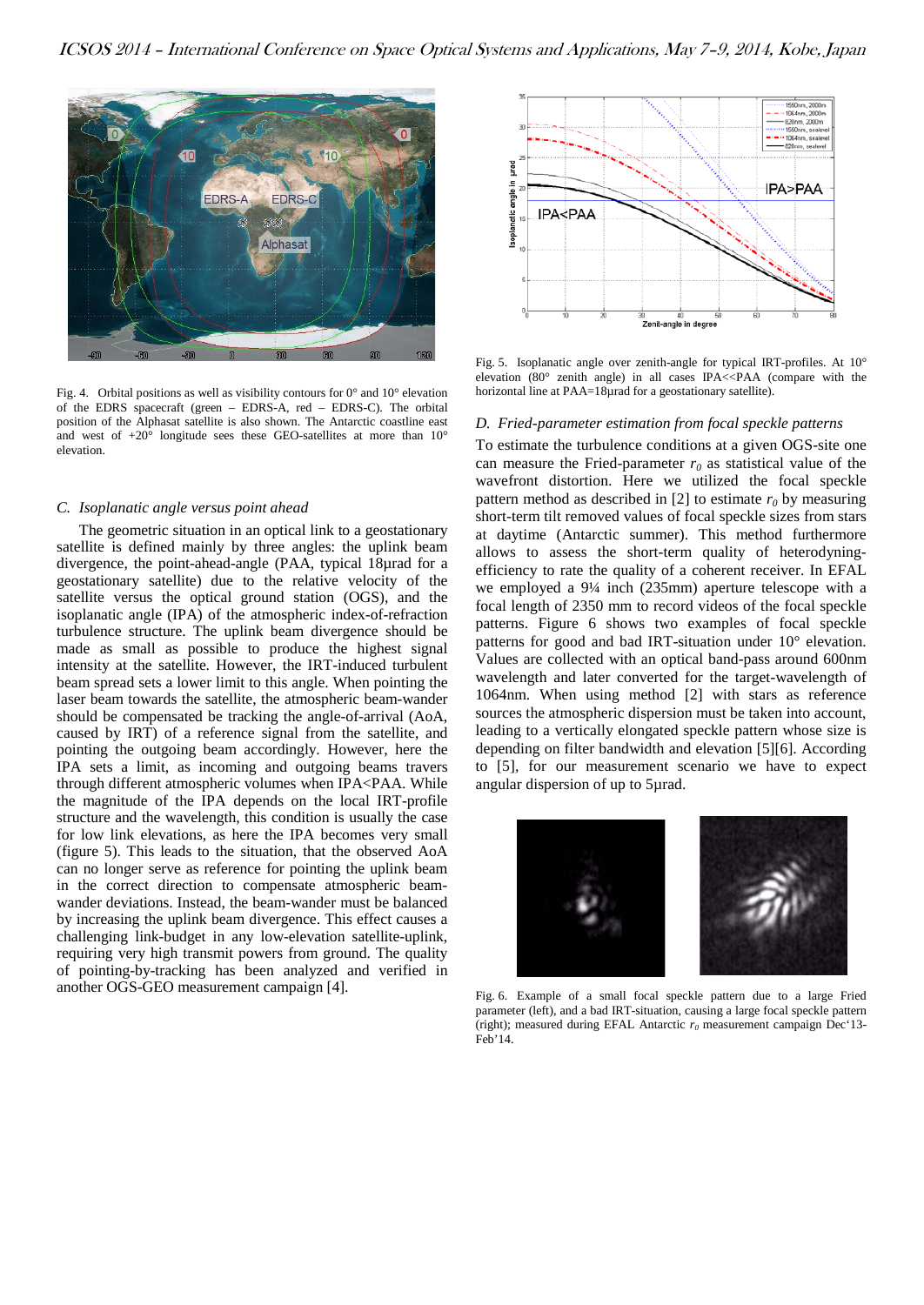# III. CLOUD COVER STATISTICS

The presence of clouds in the line of sight can prohibit the optical link due to exorbitantly high attenuation. For water cloud types like Cumulus, Stratus, Stratocumulus, Altostratus, and Nimbostratus this may be as high as 100 up to 600 dB/km and even the thinnest Stratus and Stratocumulus clouds bear over 30 dB of total attenuation [\[7\].](#page-8-5) Ice clouds attenuate less. Typical values are 1-6 dB/km and 1-15 dB of total attenuation [\[8\].](#page-8-6) Thus, only very thin water clouds and ice clouds bear attenuation low enough to be included in a link margin. However, in most cases the link is totally blocked. Therefore, a statistical analysis of cloud cover occurrence of the particular site must be performed in the planning phase of any ground-satellite laser communication link. Studies do exist, for instance for sites and networks in Europe [\[7\]\[12\],](#page-8-5) USA [\[9\]\[10\]](#page-8-7)[\[14\],](#page-8-8) and Japan [\[11\].](#page-8-9) Antarctic clouds in the troposphere were examined in general in [\[17\],](#page-9-0) but not investigated yet addressing link availability. Herein, different kinds of data base for cloud cover estimation are discussed: surface-based observations, airborne measurements and satellite passive/active remote sensing all having particular advantages and disadvantages which are, however, not under discussion here.

Passive remote sensing data is most often used. GEO satellite images from GOES-West, GOES-East, GOES-9, Meteosat-7, and Meteosat-5 were used in [\[9\]](#page-8-7) to asses link availability for a world spanning ground station network for Deep-Space links. The same image sources together with the measurements from the GEO MTSAT were applied in [\[10\]](#page-8-10) to estimate worldwide distributed ground stations and network availability for LEO downlinks and Deep-Space links. MTSAT data was also applied to assess availability of LEO-downlinks to the Japanese region [\[11\].](#page-8-9) Records from the LEO NOAA satellites were used in [\[7\]](#page-8-5) to estimate HAP (High-Altitude-Platform) ground link availability. MSG and METOP images were used in [\[12\]](#page-8-11) for analysis of satellite down-links in Europe. Active remote measurements from a LEO LIDAR (CALYPSO) and passive measurements from MSG data were used in [\[13\]](#page-8-12) to derive attenuation with co-aligned LIDAR/camera data for ground stations in Europe. Ground observations, also quite wide spread, were used in [\[14\]](#page-8-8) to estimate single and joint site availabilities, again for a Deep-space link.

This actual preliminary study shall give a first estimate for expected availability for a particular Antarctic site. The long term mean cloud coverage is the first parameter of interest and therefore investigated here. Neither long term surface-based observations nor airborne measurements at PEA do exist. The Terra (launch 1999, local equatorial crossing time ~10:30 a.m.) and Aqua satellites (launch 2002, local equatorial crossing time ~1:30 p.m.) with MODIS (Moderate Resolution Imaging Spectroradiometer) on board are polar orbiting and have big data availability and are therefore first choice for this preliminary analysis. Also the METOP satellites with the AVHRR/3 (Advanced Very High Resolution Radiometer) would be suitable. As active sensors, also polar orbiting CloudSat with the CPR (cloud profiling radar) and CALIPSO with the CALIOP (Cloud-Aerosoal LIDAR with Orthogonal

Polarization) are available. However, these just bear low spatial sampling and therefore, only monthly or seasonal statistics are meaningful [\[17\].](#page-9-0) MODIS data is chosen because of a large available data base, easy access of the necessary data products, reasonable spatial resolution (1° grid map resolution) and good visibility from PEA. The MODIS Level 3 Atmosphere Products (MOD08 [\[15\]\[16\]\)](#page-9-1) are selected and herein the parameter for Mean Cloud Fraction. The mean cloud cover at PEA over the year derived from Terra data is shown in [Fig. 7.](#page-3-0) The values are based on 10 year of images, 2000-2009.



<span id="page-3-0"></span>Fig. 7. Course of the year of cloud cover over PEA. Ten years of MODIS data MOD08 are used. The solid red line denotes mean cloud fraction for the day of the year, the black dashed line the according monthly averages.

The seasonal variation is clearly visible. In the winter, cloud cover can be as high as 88 % (monthly average for July), allowing only very limited link times. However in spring, autumn and especially in summer, cloud occurrence decreases significantly allowing monthly averaged link times up to 63 %. The yearly mean cloud cover is depicted in [Fig. 8.](#page-3-1) The overall mean cloud occurrence is 65 %. However, this appears to have considerable high deviation amongst the individual years. Yearly means of up to 71 % occur two times out of ten years and the best year bears 61 % coverage.

The next steps of this PEA cloud cover analysis are the comparison with the Aqua measurements to identify a diurnal tendency if existing. Furthermore, ground observations with higher temporal resolution shall be analyzed as plausibility check and calculation of temporal statistics.



<span id="page-3-1"></span>Fig. 8. Course of cloud cover over PEA over the years.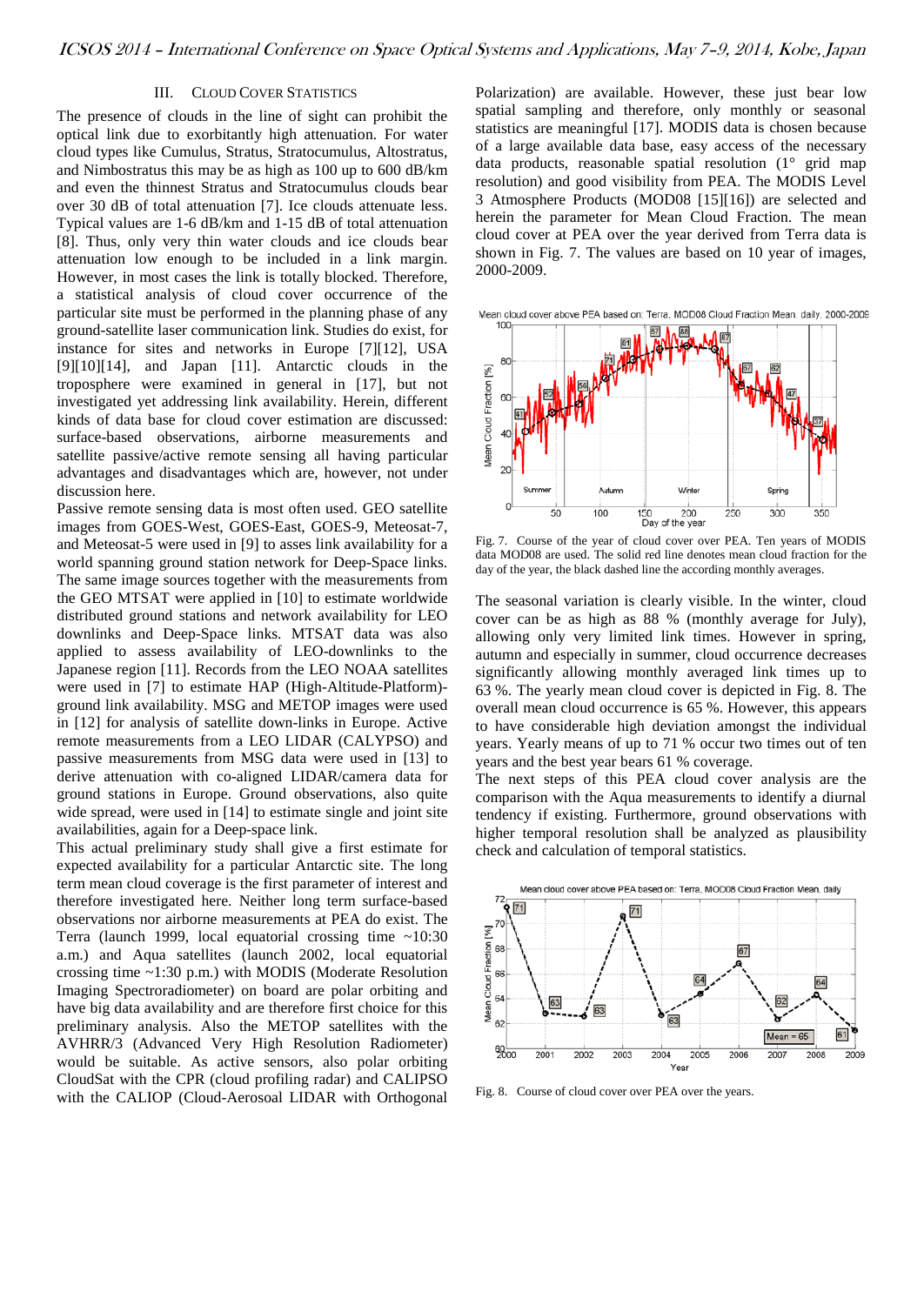## IV. TURBULENCE PROFILE AND ANALYTICAL LINK FLUCTUATION ASSESSMENT

The atmospheric turbulence can be defined by the strength of the fluctuations in the refractive-index, represented with the refractive-index structure parameter  $C_n^2$  in units of  $m^{-2/3}$ . Along the optical propagation distance the value of  $C_n^2$  has small variations for horizontal paths, while for slant and vertical paths these variations become significant. When a vertical path is considered, the behavior of  $C_n^2$  is conditioned by temperature changes along the different layers within the Earth's atmosphere; hence, the refractive-index structure parameter becomes a function of the altitude above ground.

Many authors have tried to predict the behavior of the refractive-index structure parameter, and various models have been proposed. However, it should be noted that most of these models are based on fittings from experiments conducted in specific places, which makes difficult their generalization. The most widespread model is the Hufnagel-Valley, best suited for inland daytime and nighttime conditions. Unfortunately, currently there is no standard model of  $C_n^2$  profile for Antarctic locations.

# A. Theretical  $C_n^2$ -profiles PEA-OGS and other Antarctic *locations*

Concerning Antarctic locations most of the literature dealing with the atmospheric quality focus on the *seeing* parameter, which is a scaled version of the Fried parameter given in units of arcseconds, usually measured at zenith for a 550nm wavelength  $[18][19][20]$  $[18][19][20]$ . Regarding  $C_n^2$  profile measurements at Antarctic locations the literature is rather limited and only a few references are available [\[19\]\[21\].](#page-9-4) Masciadri et al. [\[21\]](#page-9-5) using validated simulations by means of mesoscale models have produced a series of nighttime  $C_n^2$ profiles for three different locations in the Antarctic continent, namely Dome A, Dome C and South Pole. [Fig. 9](#page-4-0) reproduces the data from [\[21\]](#page-9-5) including the altitude for each of the locations plotted.



<span id="page-4-0"></span>Fig. 9. Median  $C_n^2$  vertical profiles simulated with a mesoscale model for Dome A, Dome C and South Pole, including the altitude a.m.s.l. of each location.

If there is an initial estimation for the  $C_n^2$  profiles at Antarctic latitudes, a particular expression could be fitted to this data in order to obtain a suitable model to make an

extrapolation for what could be the situation at Princess Elizabeth Antarctica station. For the sake of versatility we chose the  $C_n^2$  Izaña model [\[22\],](#page-9-6) due to their multiple defining parameters. The expression for the nighttime Izaña model used in this work is given by

$$
C_n^2(h) = \begin{cases} C_{n0}^2 \left(\frac{h}{h_s}\right)^{-2/3}; & h \le h_s \\ C_{n0}^2; & h_s < h < h_i \\ C_{n0}^2 \exp\left(\frac{h_i}{h_r}\right) \exp\left(-\frac{h}{h_r}\right) + C_{nl}^2 \exp\left(-\frac{h}{h_l}\right) + \\ 12C_{nl}^2 W^2 \left(\frac{h}{h_i}\right)^{10} \exp\left(-\frac{10h}{h_i}\right); & h > h_i \end{cases}
$$
 (1)

where *h* is the height above the terrain;  $h_s$  is the surface layer height;  $C_{n0}^2$  is assumed uniform throughout the inversion layer extending between the heights  $h_s$  and  $h_i$ ;  $h_r$  is the space constant for the transition between the inversion layer and the free atmosphere;  $C_{nl}^{2}$  is the structure parameter for free atmosphere;  $h_l$  is the height characterizing the exponential falloff in the free-atmosphere region; W is the root-mean-squared wind velocity averaged over the 5 to 20 km altitude interval, and  $h_t$  is the tropopause height. It shall be noted that in original reference, the constant scaling factor for the last term in Eq. (1) is 3 instead of the value 12 used in this paper, which was found to produce a better fit to the  $C_n^2$  profiles presented by Masciadri et al. [\[21\].](#page-9-5) The daytime version of Eq. (1) can be found in [\[22\],](#page-9-6) along with a more detailed explanation of the defining parameters.

Using the Izaña nighttime model a fit was made to the profiles for Dome A, Dome C and South Pole. Then, using the fitted model an extrapolation of the  $C_n^2$  profile is made to the conditions of the PEA station and the resulting profile at plotted in [Fig. 10,](#page-4-1) where the model fitted to the South Pole  $C_n^2$ profile given by [\[21\]](#page-9-5) is also shown as reference.



<span id="page-4-1"></span>Fig. 10. South Pole  $C_n^2$  profile (red dots), the fitted Izaña model (solid black line) to the South Pole profile, and the extrapolation made from the Izaña model to the expected conditions at PEA (solid blue line) for nighttime - i.e. Antarctic winter - inlcuding the altitude a.m.s.l. of each location.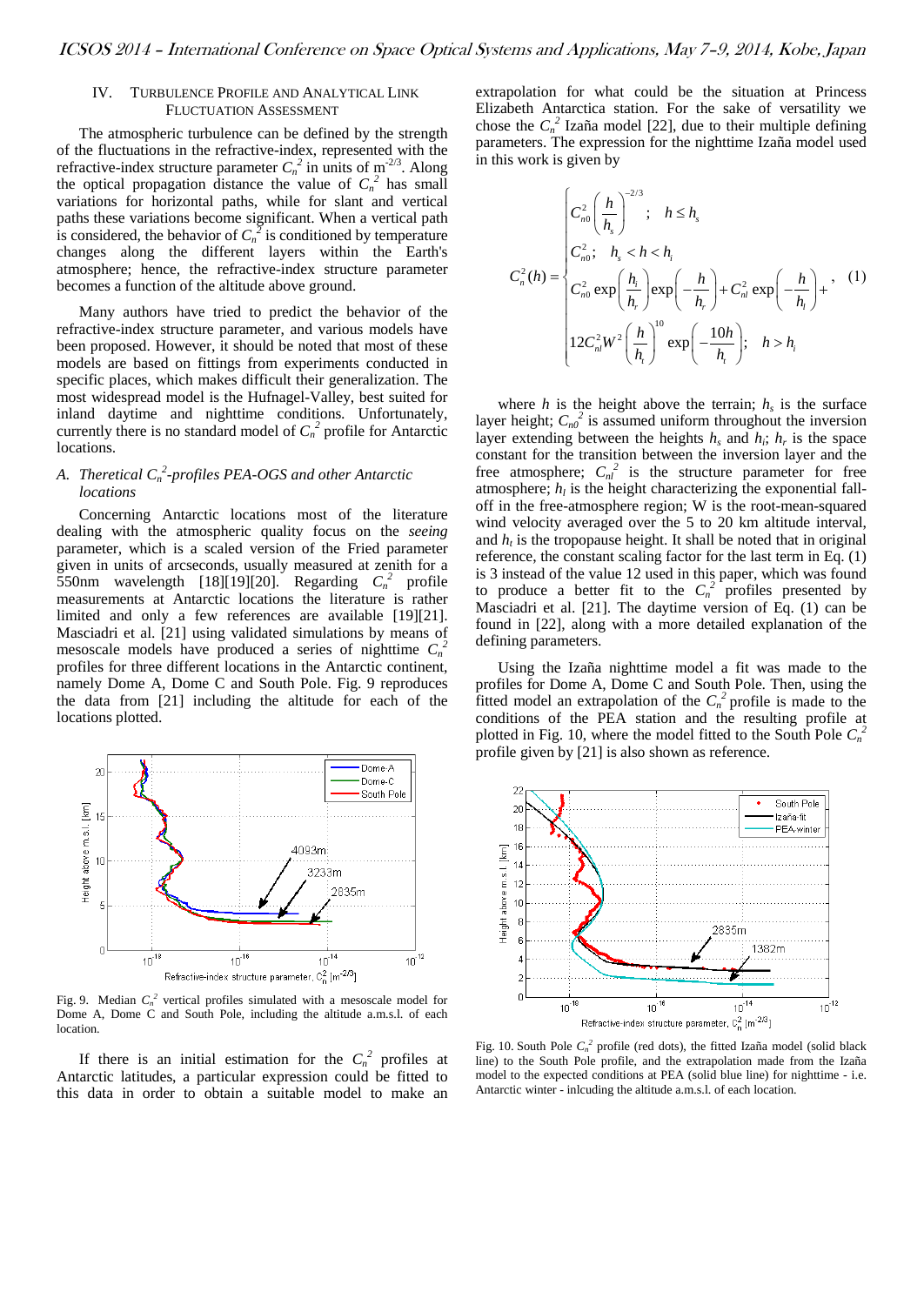Additional to the extrapolation of the Izaña model for PEA station at nighttime conditions, i.e. Antarctic winter, the same strategy was followed to provide a daytime, i.e. Antarctic summer, version of the PEA  $C_n^2$  profile under the assumption that during the summer the refractive-index structure parameter  $C_n^2$  value at ground level and the surface layer height  $h_s$  should be larger than in winter time. [TABLE I.](#page-5-0) gives the assumed parameter values used for the definition of the  $C_n^2$  profile at PEA station for nighttime and daytime conditions, all other parameters of the Izaña model not shown in the table are set the default values given i[n \[22\].](#page-9-6)

<span id="page-5-0"></span>TABLE I. PARAMETER VALUES IN THE IZAÑA MODEL FOR THE ASSUMPTIONS MADE FOR GENERATING  $C_{\scriptscriptstyle N}^{\ {\rm 2}}$  profile at  $PEA$ STATION UNDER NIGHTTIME AND DAYTIME CONDITIONS.

| Condition           | Corresponding Izaña model parameters |           |                                   |           |
|---------------------|--------------------------------------|-----------|-----------------------------------|-----------|
|                     | $C_{n0}^{2}$ [m <sup>-2/3</sup> ]    | $h_s$ [m] | $C_{nl}^{2}$ [m <sup>-2/3</sup> ] | $h_t$ [m] |
| Winter              | $1.5 \cdot 10^{-15}$                 | 200       | $1.2 \cdot 10^{-17}$              | 9600      |
| Summer1             | $9.0 \cdot 10^{-11}$                 | 200       | $1.0 \cdot 10^{-16}$              | 9600      |
| Summer <sub>2</sub> | $2.0 \cdot 10^{-11}$                 | 400       | $1.0 \cdot 10^{-16}$              | 9600      |

## *B. Expected IRT-Related Parameter Ranges*

Once a set of  $C_n^2$  profiles have been selected, a more detailed analysis can be done regarding the IRT effects on a OGS-GEO optical uplink, for which the elevation angle is 9º under the EFAL scenario.

The Fried parameter measures the integrated turbulence strength along the optical path through the atmosphere, where smaller  $r_0$  values correspond to larger atmospheric index-ofrefraction turbulence. The Fried parameter is given by [\[23\]](#page-9-7)

$$
r_0 = \left[ 0.42 \sec(\zeta) k^2 \int_{h_0}^H C_n^2(h) dh \right]^{-3/5}, \tag{2}
$$

where  $\zeta$  is the zenith angle,  $k = 2\pi/\lambda$  is the wavenumber and  $\lambda$  is the wavelength;  $h_0$  is the OGS altitude and *H* is the GEO satellite height.

On the other hand, beam wander  $\langle r_c^2 \rangle$  measures the average displacement of the beam at the receiver from the boresight, while the angular beam wander gives the same information but referred as an angular tilt at transmitter side. The beam wander can be calculated a[s \[23\]](#page-9-7)

$$
\langle r_c^2 \rangle = 0.54(H - h_0)^2 \sec(\zeta) \left( \frac{\lambda}{2W_0} \right)^2 \left( \frac{2W_0}{r_0} \right)^{5/3},
$$
 (3)

where  $W_0$  is the beam radius at the transmitter plane.

Both the Fried parameter and angular beam wander expected behavior are presented in [Fig. 11,](#page-5-1) where other locations than PEA are show for reference.



<span id="page-5-1"></span>Fig. 11. Fried parameter  $r_0$  vs. elevation angle (top plot) for different Antarctic  $C_n^2$  profiles. The 9<sup>o</sup> elevation angle for the EFAL scenario is indicated by a gray vertical line, and the corresponding  $r<sub>0</sub>$  value is shown for the turbulence profiles for PEA station. Angular beam wander (botton plot) vs. transmitter aperture diameter for different Antarctic  $C_n^2$  profiles. The black line represents the points where the angular beam wander has the same value as the difraction limited half-angle beam divergence.

The expected on-axis scintillation index (SI) in the uplink for a tracked beam at 9º elevation angle is presented in [Fig. 12,](#page-6-0)  where it is noteworthy that the SI for the two summer profile models at the PEA station are practically the same. This is due the fact that the scintillation process is mostly influenced by turbulence above the surface layer height, and for these two models the upper part the  $C_n^2$  profile was chosen to be characterized by the same value as shown in [TABLE I. I](#page-5-0)t should be noted that the on-axis SI value is rather constant for the smallest transmitter aperture diameters up to 10cm, regardless of the turbulence profile used in the calculations with the corresponding change in SI value. The expression for the SI used to produce [Fig. 12](#page-6-0) can be found in Chapter 12 of [\[23\].](#page-9-7)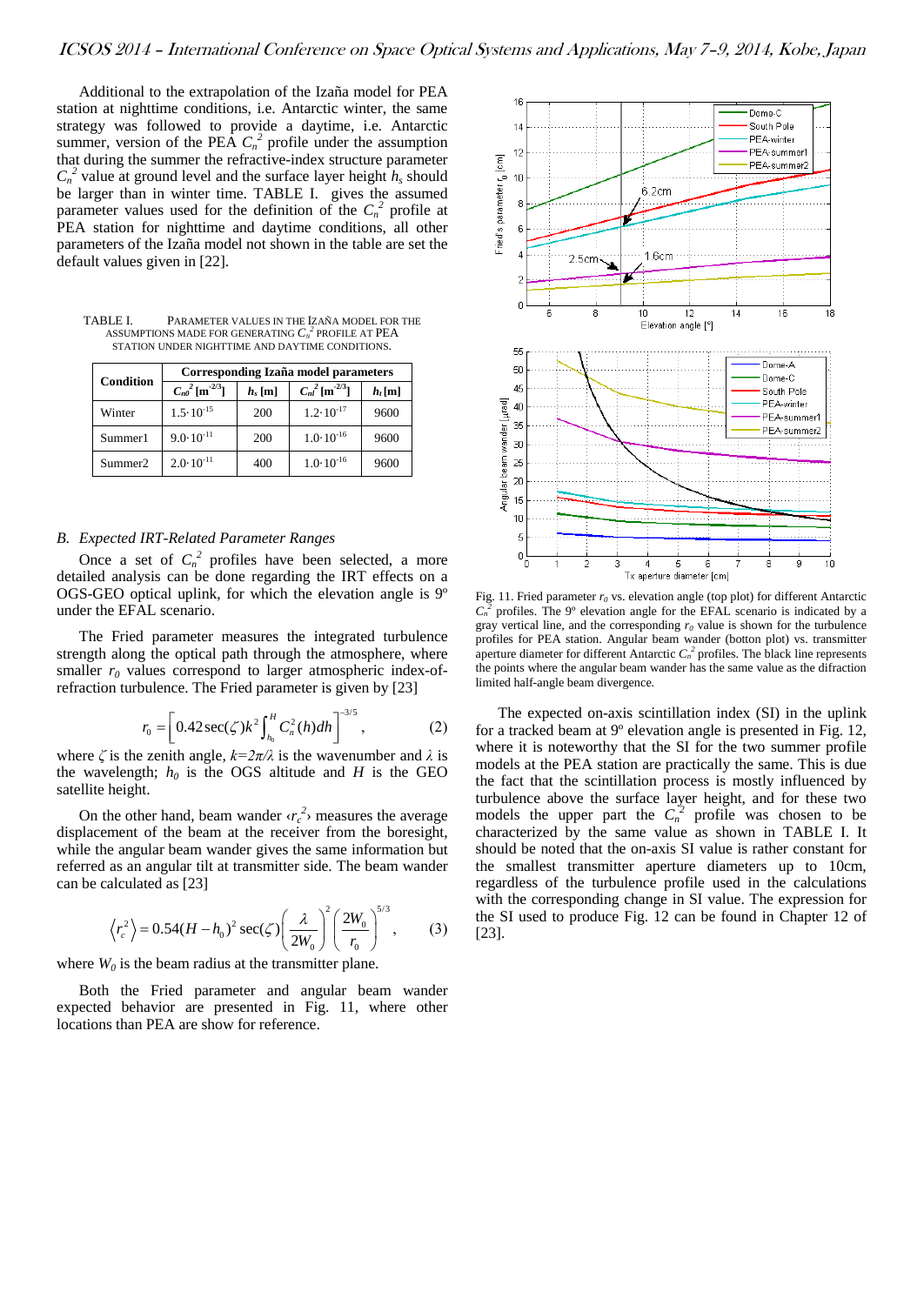

<span id="page-6-0"></span>Fig. 12. On-axis uplink scintillation index for tracked beam for different Antarctic  $C_n^2$  profiles, at 9° elevation angle corresponding to the EFAL scenario. Note that the curves for PEA-summer1 and PEA-summer2 are overlapping.

## V. FRIED-PARAMETER MEASUREMENT CAMPAIGN AT ANTARCTIC STATION

To confirm theoretical parameter ranges and substantiate the understanding of low-elevation wavefront distortion, a measurement campaign at the Princess Elizabeth Station was prepared and carried out in the Antarctic Summer 2013/14.

# *A. Focal Camera Measurement Setup*

The instrument assembled to measure the Fried parameter *r0* at Princess Elizabeth Antarctic station consist primarily of a Celestron CPC Goto telescope with an aperture diameter of 235mm and 2350mm focal length, which produces a focal ratio (F-number) of 10. The imaging device is a Skyris 445M Monochrome CCD camera with square pixels of size 3.75 $\mu$ m. Along with the camera a red color filter centered at 633nm and 100nm bandwidth was used, in order to reduce the background noise due to the blue sky. Additionally, the instrument makes optional use of a Barlow lens that can effectively increase the focal length of the telescope by a factor of 2.25.

The limit of maximum resolution offered by the complete system is determined through the diffraction limited Airy disk zero-ring diameter  $D_{Airy}$ , which is given by

$$
D_{Airy} = 2.44 \cdot \lambda \cdot f / D_{\text{aperture}} \,, \tag{4}
$$

where *f* is the effective focal length (2.35m without, and 5.29m with the Barlow). Thus, the minimum possible Airy pattern in the focal point of the telescope, at the central wavelength of the red color filter, becomes 34.8µm and 15.5µm when the Barlow lens is installed or not, respectively. These values translate for the CCD camera images into a diffraction limited Airy pattern of 9 and 4 pixels in diameter, which should be enough for obtaining reasonable estimations of the Fried parameter *r0*.



Fig. 13. Schematic diagram for the intrument setup used during the EFAL *r0* measurement campaign Dec'13-Feb'14 at Princess Elizabeth Antarctica Station.

## *B. Measurement Campaign at the Antarctic Station*

To record the focal speckle pattern videos the brightest stars visible from the station's location were used, namely Betelgeuse and Procyon for elevations around 10°, and Sirius, Antares, and Rigel for higher elevations.

The measurement campaign at PEA encountered several difficulties associated with setting up and using a telescope not designed for field use in an exposed setting, at very low temperatures. Additionally the adverse weather in the Antarctic summer 2013/14 with long periods of storm and cloud cover limited the gathering of a higher number of measurements. More challenges were imposed by the strong wind causing vibrations to the telescope tube that prevented proper focusing. Moreover, the calibration of the telescope attitude was difficult as it required finding reference stars at daytime, as the sun was not setting during the whole measurement period. However, the resulting measurements proved very valuable in the end, and regarding the limited budget and short preparation time for the campaign, the outcome is conclusive.



Fig. 14. Typical situation during focal speckle pattern measurements at PEA. The provisional cardboard tube was required during calibration with the Sun as reference object.

## *C.* Preliminary results summary of  $r_0$ -measurements

The meteorological conditions for the Antarctic summer season 2013/14 were exceptionally bad, considerably reducing the available measuring time due to cloud blockage and strong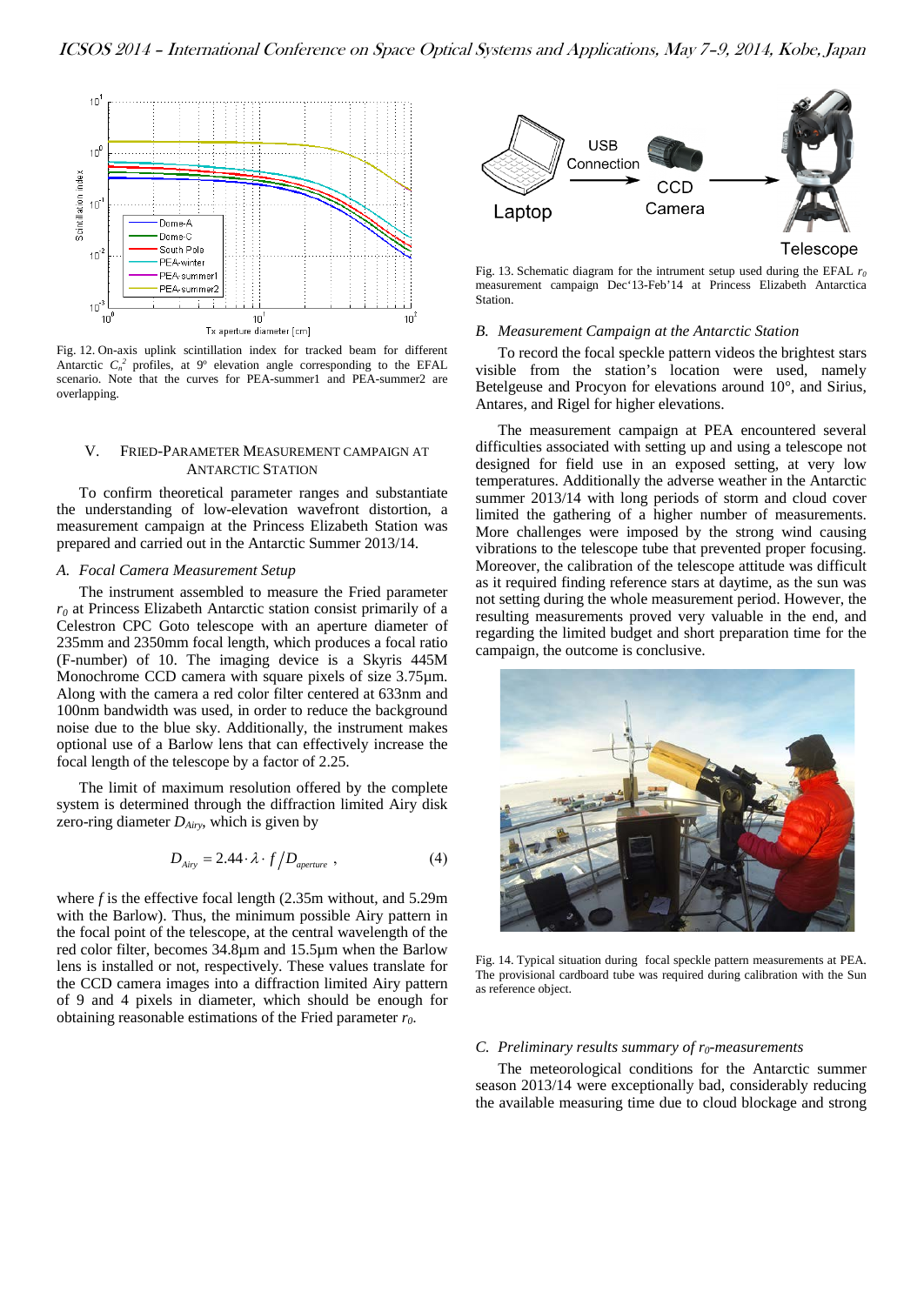haze concentration on the horizon, which limited low elevation measurements options. Nevertheless, it was possible to obtained low elevation (about  $10^{\circ}$ )  $r_0$  measurements for two different days, and four days for higher elevation.

Available data is presented as a boxplot in 15, where the lower and the upper edges of the box represents the  $25<sup>th</sup>$  and  $75<sup>th</sup>$  percentile, respectively; the center red line is the median, and the whiskers extend to the most extreme data points not considered outliers, and outliers are plotted individually as red crosses.



<span id="page-7-0"></span>Fig. 15. Box plot from in-situ Fried parameter for different elevation angles, during EFAL Antarctic  $r_0$  measurement campaign Dec<sup>+</sup>13-Feb<sup>+</sup>14. Theoretical estimations for PEA station and other Antarctic location are also shown for reference.

It readily seen in [Fig. 15](#page-7-0) that the uncertainty in the *in-situ* Fried parameter  $r_0$  estimation is rather high, due to the low number of measurements available. Albeit this inconvenient situation, some trends can be identified in the data.

For the analysis of [Fig. 15](#page-7-0) it has to be taken into that all data for 10º elevation angles was taken when the sun was between 9 and 10º above the horizon. This scenario will place the  $r_0$  estimated values closer to the nighttime conditions, as it can be seen most left boxplot where the median  $r_0$  is closer to the estimation for PEA in winter. The same happens for the 30º elevation data, which was taken with a sun elevation of 7º above the horizon. For the rest of the measurement points the elevation of the sun above the horizon was between 10 and 24º, which should produce somewhat smaller  $r_0$  values than the predictions for nighttime but still higher values than those for daytime, that we estimated assuming the worst possible conditions.

Following the previous reasoning, a possible explanation for the data points in [Fig. 15](#page-7-0) - to be laid between the daytime and nighttime preliminary assumption for PEA station - is that the sun elevation was not either at its maximum or below the horizon, which cannot be regarded as limiting conditions as the ones assumed when estimating the PEA  $C_n^{\gamma}$  profile for winter and summer condition, i.e. nighttime and daytime, respectively.

# VI. RESULTS AND UPLINK ASSESSMENT

Using the preliminary results from the EFAL  $r_0$ measurement campaign during the Antarctic summer 2013/14, the evaluation of the Fried parameter at 10º elevation resulted in a minimum and maximum value of 1.6 and 9.5cm, respectively; while the median value was 5.5cm. As it is clearly seen in [Fig. 15,](#page-7-0) the minimum  $r_0$  value falls close to the PEAsummer1 turbulence profile estimation; the median value approaches the PEA-winter estimation, and the maximum  $r_0$ value improves the best assumption for PEA station falling close to the Dome C predictions for the Antarctic winter.

It is noteworthy that results are heavily depending on the geographic location and time of the day, as the meteorological situation changes with ground altitude and prevailing wind directions and strength strongly depends on geographic topology.

The expression for the average optical power  $P_R$  detected at distance *L* is given by

$$
P_R = P_T G_T \tau_T \tau_A S G_R \tau_R L_T , \qquad (5)
$$

where  $P_T$  is the transmitted average power from a source with aperture diameter  $D_T$  and full-angle divergence  $\theta_T = 2\lambda \sqrt{8/\pi D_T}$ ,  $G_T=16/\theta_T^2$  and  $G_T=(\pi D_R/\lambda)^2$  are the transmitter and receiver gains, respectively;  $\tau_T$  and  $\tau_R$  are transmitter and receiver efficiencies, respectively;  $S = (\lambda/4\pi L)^2$  is the free-space loss, and  $L_T = \exp(-G_T \theta_{mp}^2)$  corresponds to the miss-pointing loss, where *θmp* is the angular beam wander.

Using (5) one can optimize the transmitter aperture diameter in order to obtained the lowest possible losses in the optical link, provided that all other parameters are set fixed. In the EFAL scenario where transmission is to be done with EDRS GEO satellite, which will be equipped with a next generation laser communication terminal (LCT), the receiver aperture set to  $D_R$ =13.5cm, the link distance is  $L$ =40655km, and the receiver sensitivity for bit error-rate of  $10^{-8}$  at 600Mbps data rate, using BPSK modulation, is established to be -51dBm [\[3\].](#page-8-2)

Adjusting the transmitter aperture diameter  $D_T$  and knowing the expected value of the Fried parameter  $r_0$ , for the specific EFAL scenario, results in a coupled loss between the beam divergence - which defines the spreading loss - and beam wander loss. Such relation can readily be seen in (5). [Fig. 16](#page-8-13) shows the estimated optical transmitter aperture size under different turbulence conditions defined by the *in-situ r0* measurements at PEA station.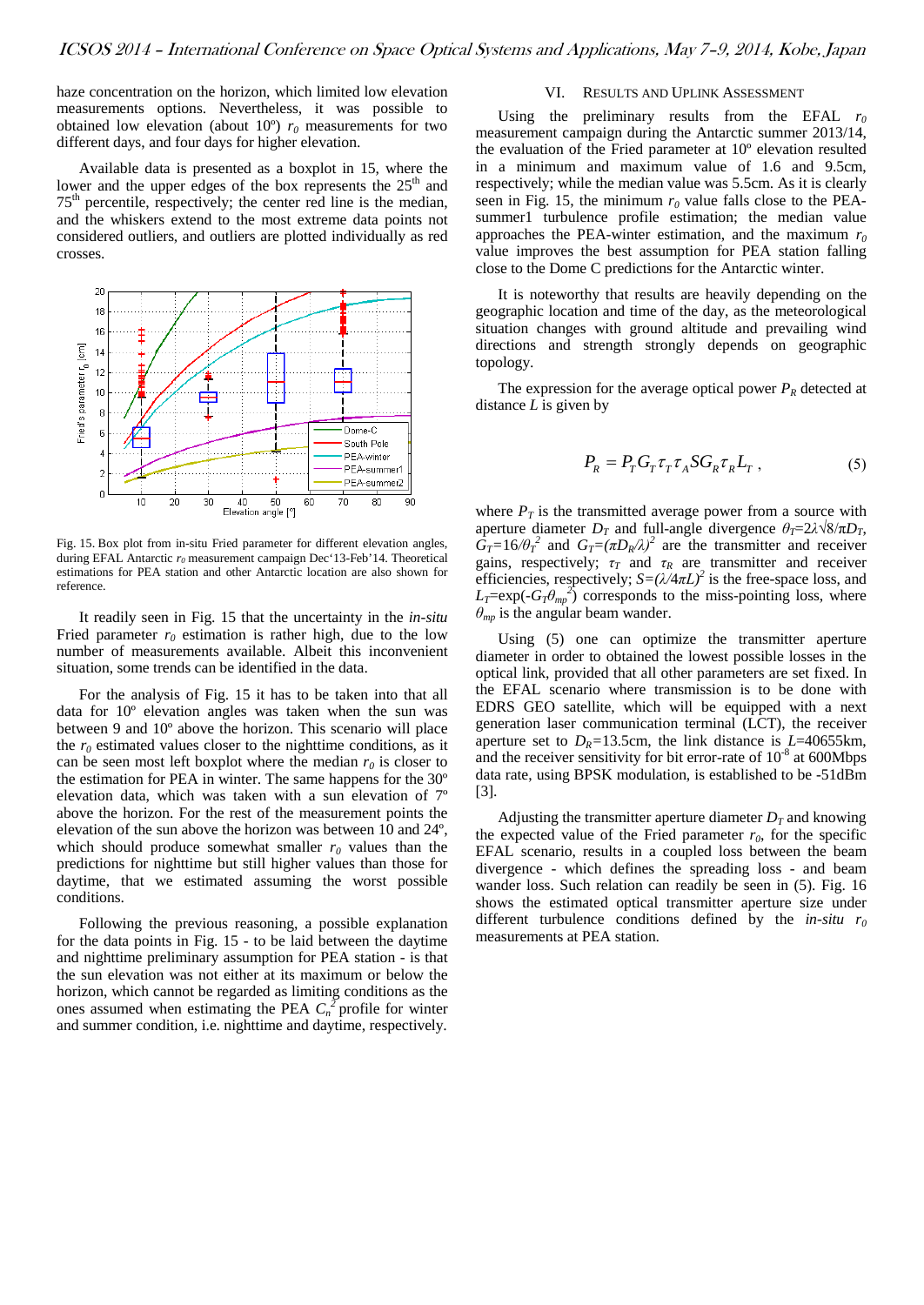

<span id="page-8-13"></span>Fig. 16. Total link loss vs. transmitter aperture diamter estimated from *in-situ* measurements of the Fried parameter at Princess Elizabeth Antarctica station, for an optical uplink to a GEO satellite at 9º elevation. Other Antarctic locations are shown as reference.

Once an optimum size of the transmitter aperture diameter  $D<sub>T</sub>$  has been found, a link budget calculation for EFAL scenario can be made. All the pertinent parameters and calculations are presented in [TABLE II. w](#page-8-14)here all the parameter values included in the final link budget calculations are shown in bold face.

<span id="page-8-14"></span>TABLE II. LINK BUDGET CALCULATIONS FOR MINIMUM, MEDIAN AND MAXIMUM FRIED PARAMETER VALUES ESTIMATED FROM IN-SITU MEASUREMENTS AT PRINCESS ELIZABET ANTARCTICA STATION. ALL VALUES IN THE TABLE ARE GIVEN IN DECIBELS UNLESS OTHERWISE NOTED.

|                               | Fried parameter $r_0$ value @ 1064nm |                 |                  |  |
|-------------------------------|--------------------------------------|-----------------|------------------|--|
| Parameter                     | minimum<br>1.5cm                     | median<br>5.5cm | maximum<br>9.5cm |  |
| Tx aperture diameter [cm]     | 0.72                                 | 2.70            | 4.72             |  |
| Tx antena gain                | 83.54                                | 95.02           | 99.87            |  |
| Tx optical loss               | $-3.00$                              | $-3.00$         | $-3.00$          |  |
| Free-space loss               | $-293.63$                            | $-293.63$       | $-293.63$        |  |
| Atmospheric loss              | $-3.00$                              | $-3.00$         | $-3.00$          |  |
| Spreading loss                | $-1.34$                              | $-1.39$         | $-1.41$          |  |
| Beam wander loss              | $-3.82$                              | $-3.85$         | $-4.05$          |  |
| Rx antenna gain               | 112.01                               | 112.01          | 112.01           |  |
| Rx optical loss               | $-3.00$                              | $-3.00$         | $-3.00$          |  |
| <b>Total link loss</b>        | $-112.26$                            | -100.85         | $-93.23$         |  |
| Rx Sensitivity BER= $10^{-8}$ | $-51.00$                             | $-51.00$        | $-51.00$         |  |
| Required Tx power [dBm]       | 61.26                                | 49.85           | 45.23            |  |
| Required Tx power [W]         | 1338.09                              | 96.70           | 33.34            |  |

It becomes evident by inspecting the required transmitter power, in the EFAL framework, that the atmospheric turbulence imposes a major obstacle to achieve an operational system, as for coherent communication it is not possible to use transmitter spatial diversity to obtain the required transmitter power for a worst case scenario - i.e. when the Fried parameter is  $r_0$ =1.6cm. Although, it seems to be possible to meet power

requirements for the best case scenario  $(r_0=9.5cm)$  with current amplifier technology for 1064nm. For the case of the median value of  $r_0 = 5.5$ cm it should be possible to obtained additional gain by means of state-of-the-art forward error correction (FEC) code schemes

#### ACKNOWLEDGMENT

DLR acknowledges the financial support of the Bavarian Ministry of Economic Affairs and Media, Energy and Technology for the Antarctic measurement campaign.

#### **REFERENCES**

- <span id="page-8-0"></span>[1] S. Bobrovskyi, R. Barrios, D. Giggenbach, F. Moll, F. Sellmaier, F. Huber, "EFAL: EDRS Feeder Link from Antarctic Latitudes – System Architecture and Operations Concept," submitted to SpaceOps 2014, 13<sup>th</sup> International Conference on Space Operations.
- <span id="page-8-1"></span>[2] D. Giggenbach, "Deriving an estimate for the Fried parameter in mobile optical transmission scenarios," Applied Optics, Vol. 50, No. 2,. Optical Society of America, Jan. 2011, p. 222-226
- <span id="page-8-2"></span>[3] G. Muehlnikel, H. Kämpfner, F. Heine, H. Zech, D. Troendle, R. Meyer and S. Philipp-May, "The Alphasat GEO Laser Communication Terminal Flight Acceptance Tests," in Proc. International Conference on Space Optical Systems and Applications (ICSOS), 2012.
- <span id="page-8-3"></span>[4] Ramon Mata Calvo, Peter Becker, Dirk Giggenbach, Florian Moll, Malte Schwarzer, Martin Hinz, Zoran Sodnik, "Transmitter Diversity Verification on Artemis Geostationary Satellite," Proceedings of the SPIE, Vol. 8971, Free-Space Laser Communication and Atmospheric Propagation XXVI, February 2014
- <span id="page-8-4"></span>[5] D. Peach "Atmospheric dispersion and its effect on high resolution imaging", Journal of the British Astronomical Association 122, 4, 2012
- [6] R.J. Scaddan, J.C. Dainty, "A simple method of estimating the RMS variation due to atmospheric turbulence", Optics Communications, Vol. 21, 1, April 1977
- <span id="page-8-5"></span>[7] F. Moll and M. Knapek, "Wavelength selection criteria and link availability due to cloud coverage statistics and attenuation affecting satellite, aerial, and downlink scenarios," in Proceedings of SPIE, vol. 6709, 2007, pp. 670916-1 - 670916-12.
- <span id="page-8-6"></span>[8] J. H. Churnside, K. Shaik, "Atmospheric Propagation issues relevant to optical communications," NOAA Technical Memorandum ERL WPL-159, Boulder, Colorado, 1989.
- <span id="page-8-7"></span>[9] G. S. Wojcik, H. L. Szymczak, R. J. Alliss, R. P. Link, M. E. Craddock, and M. L. Mason, "Deep-Space to ground laser communications in a cloudy world," in Proceedings of SPIE, vol. 5892, 2005, pp. 589203-1 - 589203-11.
- <span id="page-8-10"></span>[10] R. J. Allis and B. Felton, "The mitigation of atmospheric impacts on free-space optical communications," in Proceedings of ICSOS 2012, Ajaccio, Corsica, France, 2012.
- <span id="page-8-9"></span>[11] Y. Takayama, M. Toyoshima, and N. Kura, "Estimation of accessible probability in a low Earth orbit satellite to ground laser communications," in Radioengineering, Volume 19, Issue 2, pp. 249- 253, 2010.
- <span id="page-8-11"></span>[12] F. Lacoste, A. Guerin, A. Laurens, G. Azema, C. Periard, and D. Grimal, "FSO ground network optimization and analysis considering the influence of clouds," in Proceedings of the 5th European Conference on Antennas and Propagation, 2011, pp. 2746 - 2750.
- <span id="page-8-12"></span>[13] S. Poulenard, M. Ruellan, B. Roy, J. Riédi, F. Parol, and A. Rissons, "High altitude clouds impacts on the design of optical feeder link and optical ground station network for future broadband satellite services, presentation given at LASE, SPIE Photonics West, Conference 8971: Free-Space Laser Communication and Atmospheric Propagation XXVI, San Francisco, California, USA, to be published in Proceedings of SPIE, vol. 8971, 2014.
- <span id="page-8-8"></span>[14] H. Hemmati: Deep Space Optical Communications. Hoboken: Wiley & Sons, 2006.